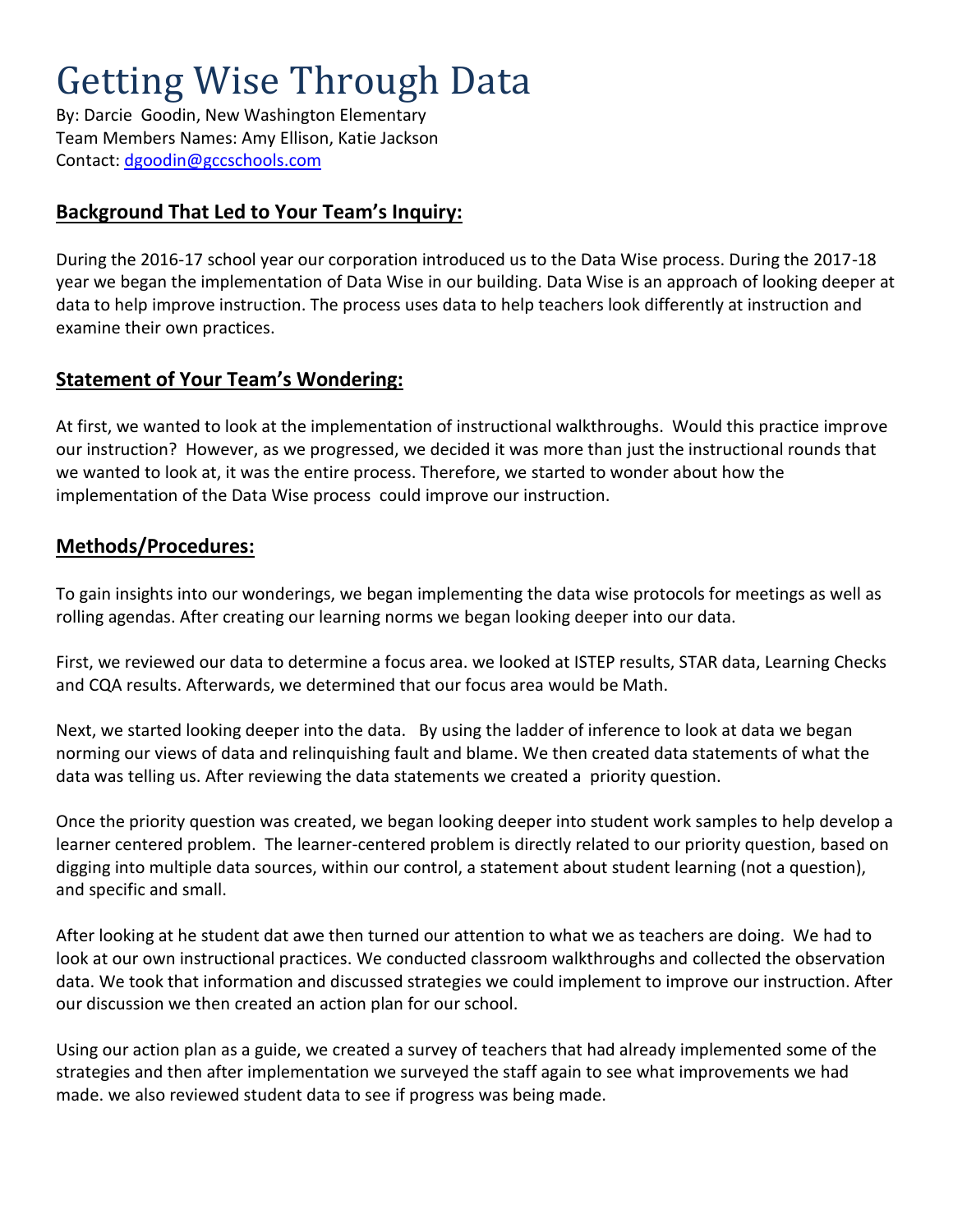#### **Stating Your Team's Learning and Supporting it with Data:**

As a result of analyzing our data we learned:

- Through creating norms our meetings were more efficient.
- Looking at data is more beneficial when you can look at it for what it is worth.
- Being specific and focusing on one area can allow for progress to be made.

Priority Question

How do students use their understanding of number sense to improve problem solving?

Learner Centered Problem:

• Students have strategies to attack word problems, however, students lack number sense which impedes computation skills and ability to problem solve.

Problem of Practice:

 As teachers we expose students to mathematical concepts however, we struggle to develop a deeper understanding of number sense.

When looking at our data we found that implementation of strategies increased throughout our building. At first look our strategies did not seem to improve our scores. Then we implemented our process of looking deeper at data and determined that student performance on word problems actually increased over our implementation period.

| Task (What specific tasks will you implement to reach goal?)                  | Pre Data | Post Data |
|-------------------------------------------------------------------------------|----------|-----------|
| <b>Develop Priority Standards</b>                                             | 0/5      | 3/5       |
| Implement daily problem solving with response and discussion. (Math Journals) | 4/12     | 11/12     |
| Use 3 Act Math Problem Solving - Weekly                                       | 1/12     | 7/12      |
| <b>Develop Conceptual Units of Instruction</b>                                | 0/12     | 12/12     |